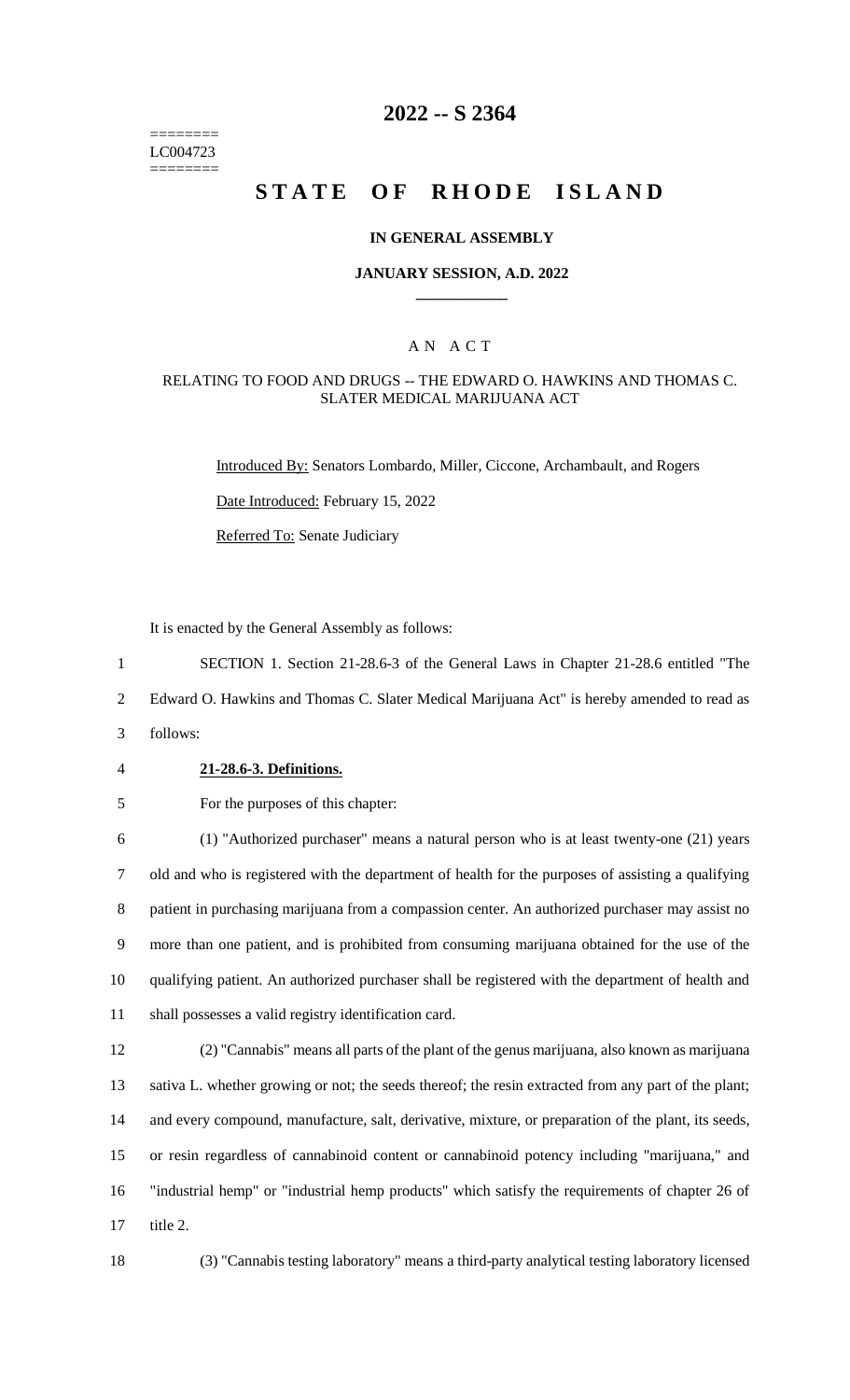by the department of health, in coordination with the department of business regulation, to collect and test samples of cannabis.

 (4) "Cardholder" means a person who has been registered or licensed with the department of health or the department of business regulation pursuant to this chapter and possesses a valid registry identification card or license.

 (5) "Commercial unit" means a building, or other space within a commercial or industrial building, for use by one business or person and is rented or owned by that business or person.

 (6)(i) "Compassion center" means a not-for-profit corporation, subject to the provisions of chapter 6 of title 7, and is licensed under § 21-28.6-12, that acquires, possesses, cultivates, manufactures, delivers, transfers, transports, supplies, or dispenses medical marijuana, and/or related supplies and educational materials, to patient cardholders and/or their registered caregiver cardholder or authorized purchaser.

 (ii) "Compassion center cardholder" means a principal officer, board member, employee, volunteer, or agent of a compassion center who has registered with the department of business regulation and has been issued and possesses a valid, registry identification card.

(7) "Debilitating medical condition" means:

 (i) Cancer, glaucoma, positive status for human immunodeficiency virus, acquired immune deficiency syndrome, Hepatitis C, post-traumatic stress disorder, or the treatment of these conditions;

 (ii) A chronic or debilitating disease or medical condition, or its treatment, that produces one or more of the following: cachexia or wasting syndrome; severe, debilitating, chronic pain; severe nausea; seizures, including but not limited to, those characteristic of epilepsy; or severe and persistent muscle spasms, including but not limited to, those characteristic of multiple sclerosis or Crohn's disease; or agitation of Alzheimer's Disease; or

 (iii) Any other medical condition or its treatment approved by the department of health, as provided for in § 21-28.6-5.

 (8) "Department of business regulation" means the office of cannabis regulation within the Rhode Island department of business regulation or its successor agency.

 (9) "Department of health" means the Rhode Island department of health or its successor agency.

 (10) "Department of public safety" means the Rhode Island department of public safety or its successor agency.

 (11) "Dried marijuana" means the dried leaves and flowers of the marijuana plant as defined by regulations promulgated by the department of business regulation.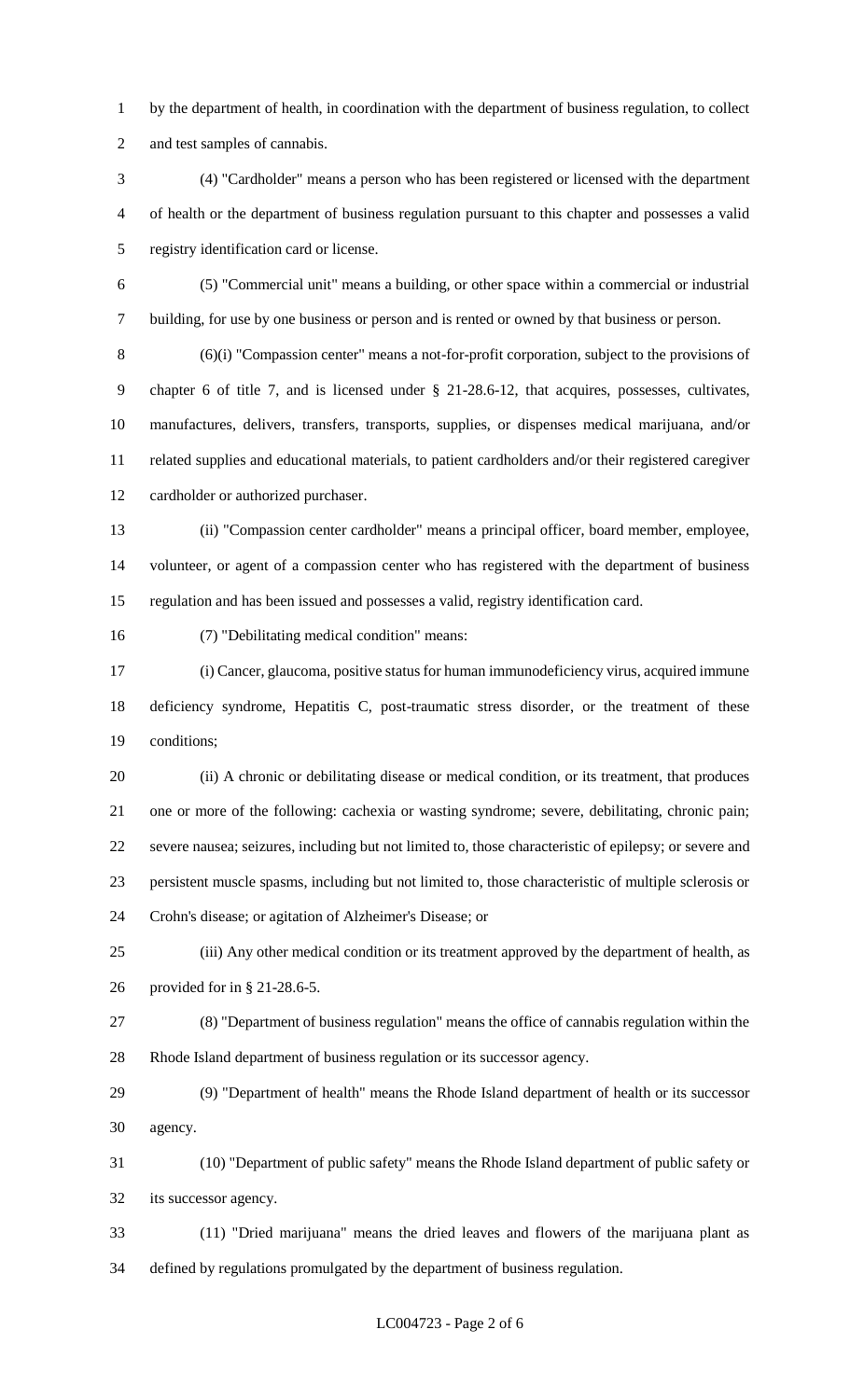(12) "Dwelling unit" means the room, or group of rooms, within a residential dwelling used or intended for use by one family or household, or by no more than three (3) unrelated individuals, with facilities for living, sleeping, sanitation, cooking, and eating.

 (13) "Equivalent amount" means the portion of usable marijuana, be it in extracted, edible, concentrated, or any other form, found to be equal to a portion of dried marijuana, as defined by regulations promulgated by the department of business regulation.

 (14) "Immature marijuana plant" means a marijuana plant, rooted or unrooted, with no observable flower or buds.

 (15) "Licensed medical marijuana cultivator" means a person or entity, as identified in § 43-3-6, who or that has been licensed by the department of business regulation to cultivate medical marijuana pursuant to § 21-28.6-16.

(16) "Marijuana" has the meaning given that term in § 21-28-1.02.

 (17) "Marijuana establishment licensee" means any person or entity licensed by the department of business regulation under this chapter whose license permits it to engage in or conduct activities in connection with the medical marijuana program. "Marijuana establishment licensees" shall include compassion centers, medical marijuana cultivators, and cannabis testing laboratories.

 (18) "Mature marijuana plant" means a marijuana plant that has flowers or buds that are readily observable by an unaided visual examination.

 (19) "Medical marijuana emporium" means any establishment, facility or club, whether operated for-profit or nonprofit, or any commercial unit, at which the sale, distribution, transfer, or use of medical marijuana or medical marijuana products is proposed and/or occurs to, by or among registered patients, registered caregivers, authorized purchaser cardholders or any other person. This shall not include a compassion center regulated and licensed by the department of business regulation pursuant to the terms of this chapter.

 (20) "Medical marijuana" means marijuana and marijuana products that satisfy the requirements of this chapter and have been given the designation of "medical marijuana" due to dose, potency, form. Medical marijuana products are only available for use by patient cardholders, and may only be sold to or possessed by patient cardholders, or their registered caregiver, or authorized purchaser in accordance with this chapter. Medical marijuana may not be sold to, possessed by, manufactured by, or used except as permitted under this chapter.

 (21) "Medical marijuana plant tag set" or "plant tag" means any tag, identifier, registration, certificate, or inventory tracking system authorized or issued by the department or which the department requires be used for the lawful possession and cultivation of medical marijuana plants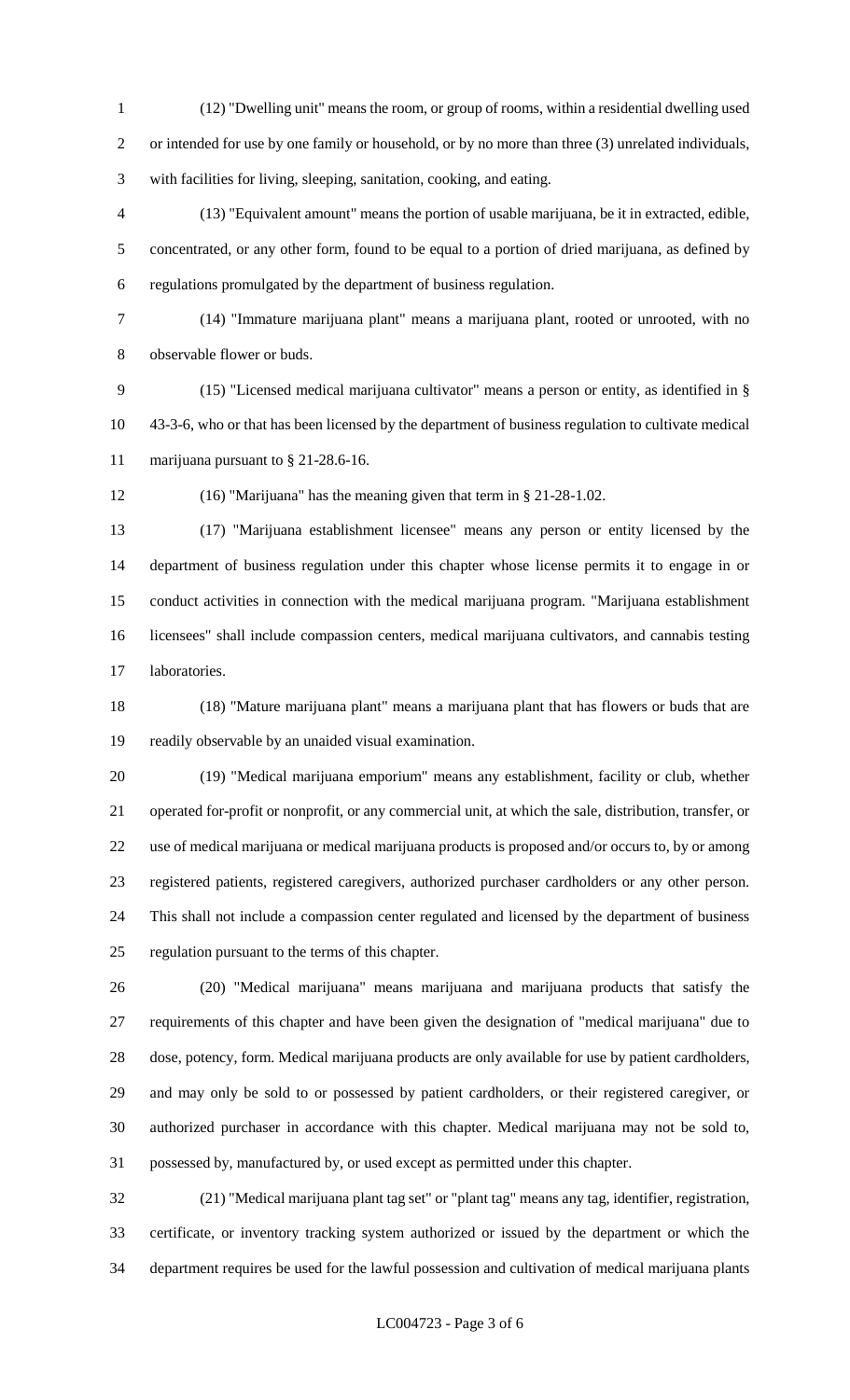in accordance with this chapter.

 (22) "Medical use" means the acquisition, possession, cultivation, manufacture, use, delivery, transfer, or transportation of medical marijuana or paraphernalia relating to the consumption of marijuana to alleviate a patient cardholder's debilitating medical condition or symptoms associated with the medical condition in accordance with the provisions of this chapter.

 (23) "Practitioner" means a person who is licensed with authority to prescribe drugs pursuant to chapters 34, 37, and 54 of title 5, who may provide a qualifying patient with a written certification in accordance with regulations promulgated by the department of health.

 (24) "Primary caregiver" means a natural person who is at least twenty-one (21) years old who is registered under this chapter in order to, and who may assist one qualifying patient, but no more than five (5) qualifying patients, with their medical use of marijuana, provided that a qualified patient may also serve as his or her own primary caregiver subject to the registration and requirements set forth in § 21-28.6-4.

 (25) "Qualifying patient" means a person who has been certified by a practitioner as having 15 a debilitating medical condition and is a resident of Rhode Island or an animal who has been 16 certified by a veterinary practitioner as having a debilitating medical condition.

 (26) "Registry identification card" means a document issued by the department of health or the department of business regulation, as applicable, that identifies a person as a registered qualifying patient, a registered primary caregiver, or authorized purchaser, or a document issued by the department of business regulation that identifies a person as a registered principal officer, board member, employee, volunteer, or agent of a compassion center, licensed medical marijuana cultivator, cannabis testing lab, or any other medical marijuana licensee.

 (27) "Unusable marijuana" means marijuana seeds, stalks, and unusable roots and shall not count towards any weight-based possession limits established in this chapter.

 (28) "Usable marijuana" means the leaves and flowers of the marijuana plant, and any mixture or preparation thereof, but does not include the seeds, stalks, and roots of the plant.

(29) "Veterinary practitioner" means a person licensed to practice veterinary medicine

28 pursuant to chapter 25 of title 5, who may provide a qualifying patient with a written certification

29 in accordance with regulations promulgated by the department of health.

 $\frac{(29)(30)}{29}$  "Wet marijuana" means the harvested leaves and flowers of the marijuana plant before they have reached a dry state, as defined by regulations promulgated by the department of health and department of business regulation.

 $\left(\frac{30}{31}\right)$  "Written certification" means a statement signed by a practitioner, stating that, in

the practitioner's professional opinion, the potential benefits of the medical use of marijuana would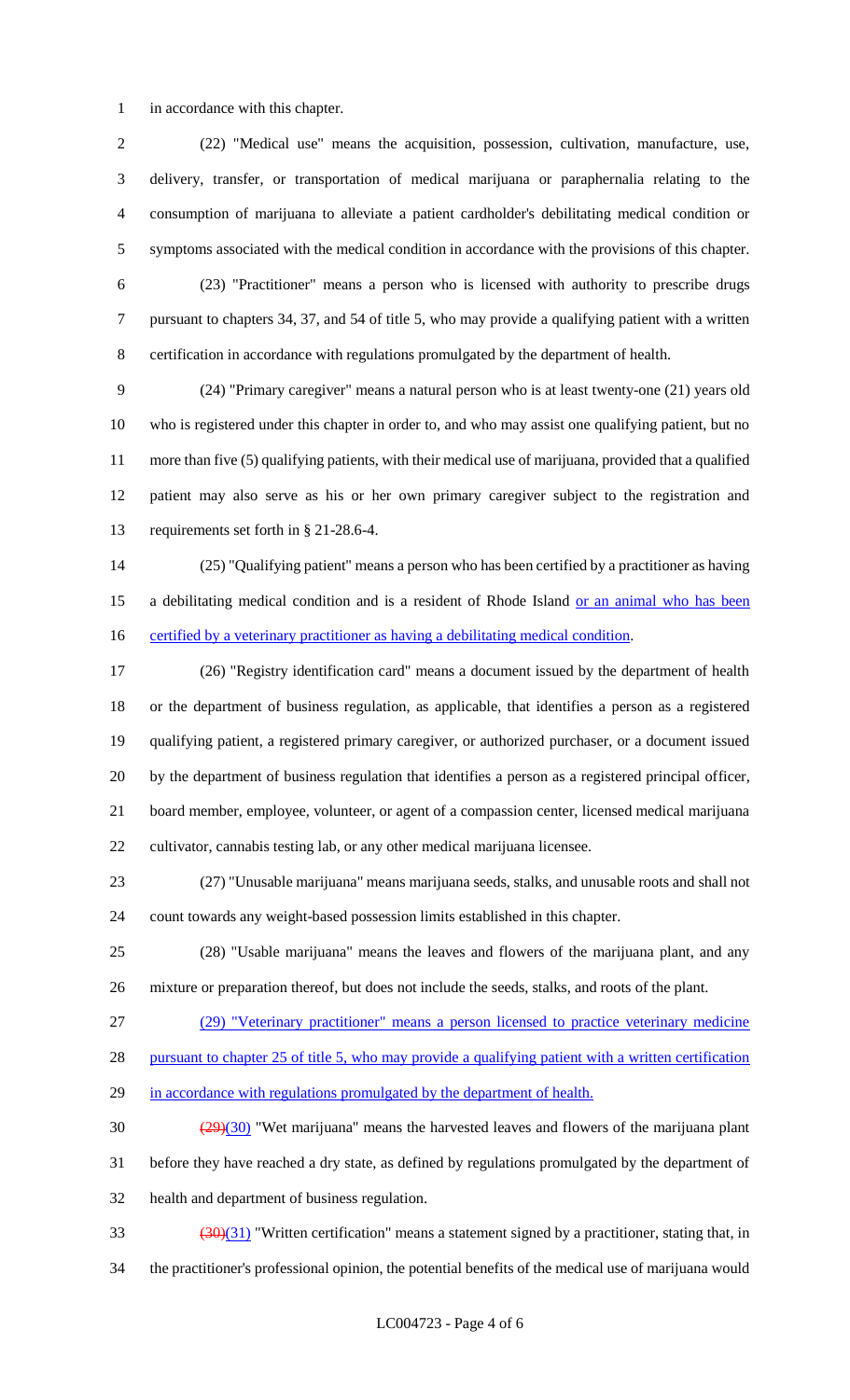- 1 likely outweigh the health risks for the qualifying patient. A written certification shall be made only 2 in the course of a bona fide, practitioner-patient relationship after the practitioner has completed a 3 full assessment of the qualifying patient's medical history. The written certification shall specify 4 the qualifying patient's debilitating medical condition or conditions which may include the 5 qualifying patient's relevant medical records.
- 6 SECTION 2. This act shall take effect upon passage.

#### ======== LC004723 ========